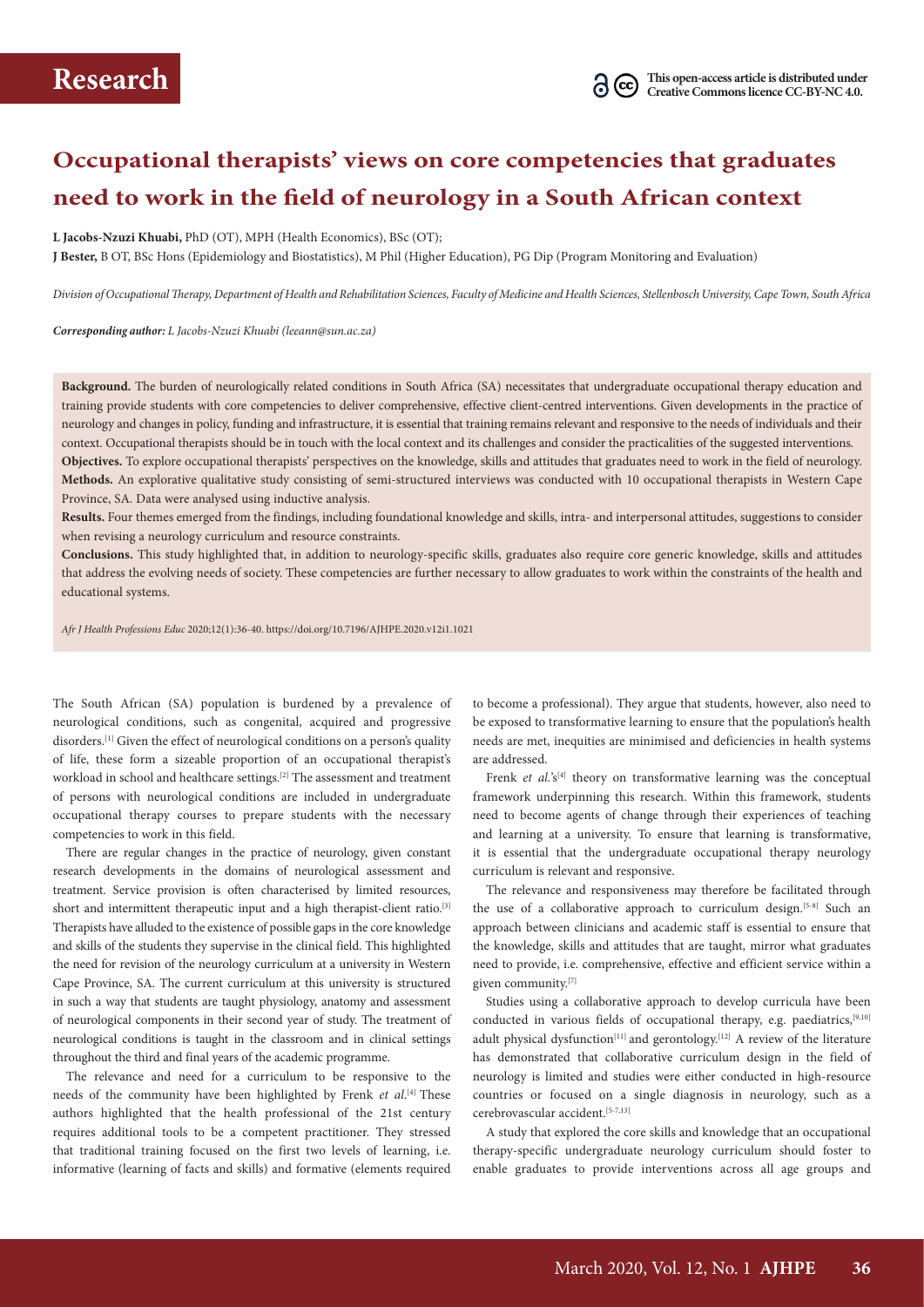# **Research**

with regard to neurological conditions was conducted by McCluskey<sup>[6]</sup> in Australia. This qualitative study included the views of occupational therapists on the core neurology content of a new occupational therapy course. Four main themes were identified that illustrated the knowledge and skills needed for practising in the field of neurology: (*i*) integrated foundation studies (neuroanatomy and neurophysiology) as prerequisites; (*ii*) the art of a thorough assessment; (*iii*) treatment approaches in neurology; and (*iv*) building confidence in clinical settings, as neurology was perceived as a difficult area of practice for students.

We report on one component of a larger collaborative study that focuses on the development of a relevant and responsive occupational therapy undergraduate neurology curriculum in the SA context. This larger study is two pronged and focuses on evidence-based practice and the views of a number of critical stakeholders, i.e. final-year occupational therapy students, and qualified occupational therapists and experts (i.e. academics and clinical educators). We also report on the views of qualified occupational therapists in terms of core knowledge, skills and attitudes needed by graduates, which should be included in the undergraduate occupational therapy curriculum, as well as factors that should be considered when revising the curriculum.

## **Methods**

An explorative qualitative research study was conducted.<sup>[14]</sup> The study population consisted of 10 occupational therapists working in the field of neurology in the Western Cape. Therapists who treat adults and/or children with neurological conditions were included.

Purposive sampling was used. The selection criteria included occupational therapists who were registered with the Health Professions Council of South Africa (HPCSA) and practising in the Western Cape. Therapists had to have worked in the field of neurology for at least 3 years, as according to Hodgetts *et al.*,<sup>[8]</sup> occupational therapists appeared to need 6 months - 2 years of clinical practice in a specific field to feel clinically competent.

Data were collected by means of a 60-minute face-to-face semi-structured interview per participant. An interview guide was used, the questions were based on the literature and were guided by the objectives of the study. The interview guide consisted of two sections: (*i*) gathering of demographic information (personal and work characteristics) of the research participants; and (*ii*) gathering of qualitative data with 5 open-ended questions:

- What core knowledge would you suggest newly qualified therapists should have to work in the field of neurology?
- What core skills would you suggest newly qualified therapists should have to work in the field of neurology?
- What core attitudes would you suggest newly qualified therapists should have to work in the field of neurology?
- Are there any factors that should be considered when revising the neurology curriculum?
- In your opinion, what is the influence of resource constraints in practice and what should be considered when teaching students in the undergraduate curriculum?

Data saturation was reached after interviews had been conducted;<sup>[14]</sup> the interviews were also audio recorded and transcribed verbatim. Burnard's[15] framework for inductive data analysis was used, as well as a system of open coding with peer checking throughout. Similar codes were collapsed into categories; from these, overarching themes emerged.

Lincoln and Guba's<sup>[16]</sup> model of trustworthiness for qualitative research was used to ensure rigour. Credibility was obtained by participants' views, ensuring a good understanding of current neurology practice. Investigator triangulation was used to ensure dependability, whereby the research supervisor became the second investigator to analyse the data. Transferability was ensured by thick descriptions of procedures for data collection and analysis.

### **Ethical approval**

Ethical approval was obtained from the Health Research Ethics Committee of Stellenbosch University (ref. no. N14/09/118). Participants were contacted telephonically to explain the purpose of the study and to determine their willingness to participate in the research. Written consent was obtained on the day of the interview before it commenced.

### **Results**

The demographic profile of the participants is depicted in Table 1.

From the data analysis, four major themes emerged: (*i*) foundation knowledge and skills; (*ii*) intra- and interpersonal attitudes; (*iii*) suggestions to consider when revising a neurology curriculum; and (*iv*) resource constraints (Table 2).

### **Discussion**

For the purpose of the discussion, knowledge and skills were combined, as the data did not differentiate between assessment knowledge and skills or treatment knowledge and skills. Participants stated that a solid foundation in generic knowledge may assist in students' understanding of the effect of underlying pathology on an individual's performance. These views are similar to those of occupational therapists in the Australian study.<sup>[6]</sup>

Assessment is an integral component of the occupational therapy process, which was reiterated by the participants. They highlighted that knowledge and skills of assessment need to extend beyond those of assessment for sensorimotor function, and encompass cognition, social functioning and context of the person. Assessment of the person in context provides for a more holistic understanding of the client and facilitates client-centred practice. Participants also advocated for a more functional approach to assessment, for which good observational and activity analysis skills are crucial.

Relevant treatment depends on core knowledge and skills of various treatment modalities. In addition, students need to develop clinical reasoning skills for an appropriate choice of treatment modality(ies) to address the needs of the patient. Participants emphasised the skill to integrate treatment modalities into functional activity. This integration is supported by the literature, which recognises the role of engagement and practice in functional tasks in neurological recovery from central nervous system dysfunction.<sup>[17-19]</sup>

Participants expressed the view that even though neurology-related knowledge and skills are essential, there are also key intrapersonal attitudes that need to be developed in graduates. This finding is different from that in other studies,  $[5,6]$  where the focus of education and training was predominantly on knowledge and skills. According to Barnett,<sup>[20]</sup> knowledge and skills are essential in developing competence, but training needs to extend to the fostering of graduates' attitudes, such as those that exhibit reflective and ethical practice. A common thread in this study and other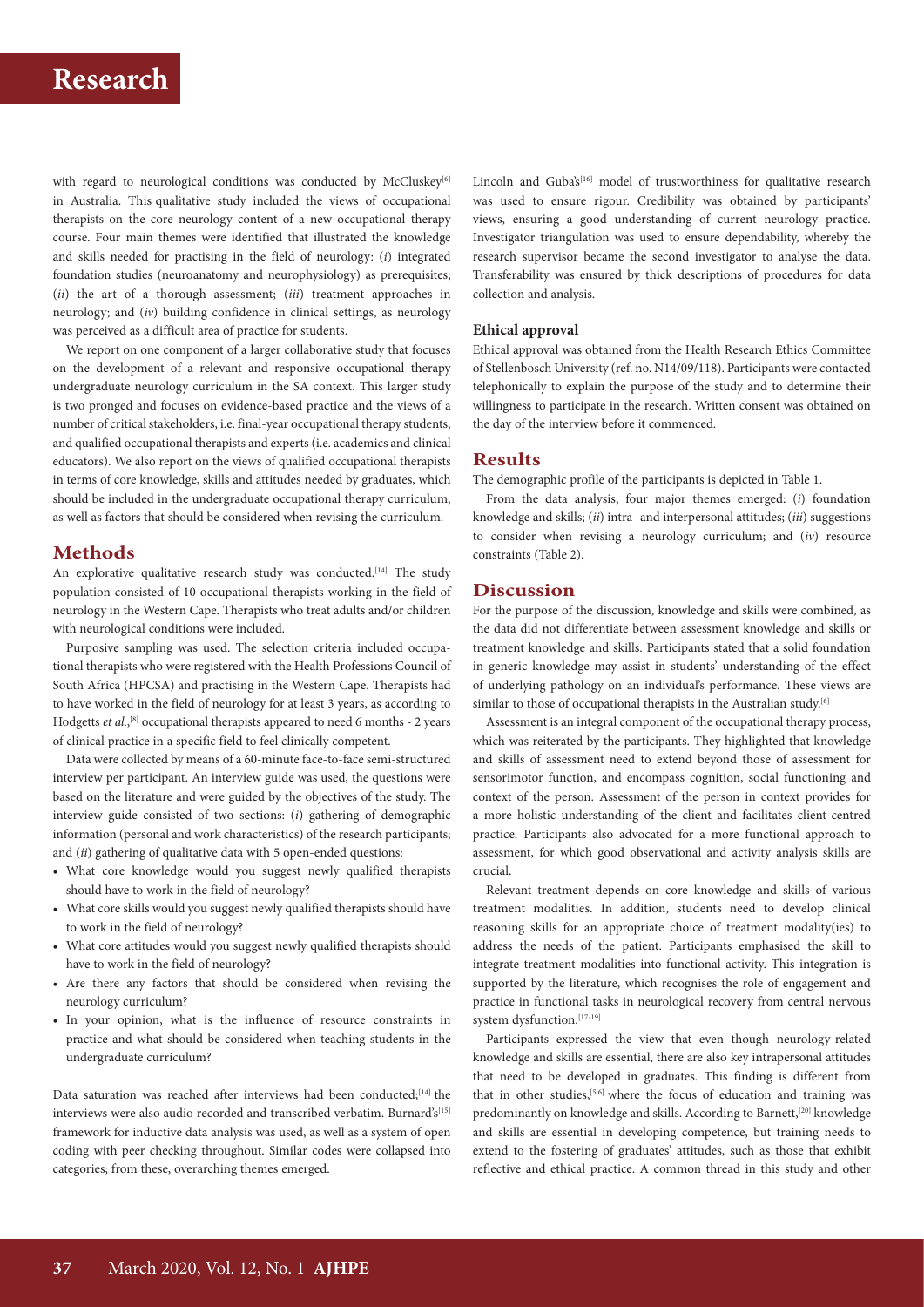| Participant | Gender | Clinical experience, years | <b>Geographical work location</b> | <b>Work setting</b>                  | Caseload     |
|-------------|--------|----------------------------|-----------------------------------|--------------------------------------|--------------|
|             | Female | >11                        | Rural                             | Acute-care hospital                  | Mixed*       |
|             | Male   | >11                        | Urban                             | Outpatient and community-based       | $Mixed*$     |
|             |        |                            |                                   | rehabilitation institute             |              |
|             | Female | $5 - 10$                   | Urban                             | Acute-care hospital                  | $Mixed*$     |
|             | Female | >11                        | Urban                             | Acute-care hospital                  | Mixed*       |
|             |        |                            |                                   | Subacute or rehabilitation institute |              |
|             |        |                            |                                   | Outpatient and community-based       |              |
|             |        |                            |                                   | rehabilitation institute             |              |
|             |        |                            |                                   | Old-age home                         |              |
|             | Female | >11                        | Urban/rural                       | Acute-care hospital                  | $Mixed*$     |
| 6           | Female | >11                        | Urban                             | Special needs school                 | Mixed*       |
|             | Female | $5 - 10$                   | Urban                             | Outpatient and community-based       | $Mixed*$     |
|             |        |                            |                                   | rehabilitation institute             |              |
|             | Female | >11                        | Urban                             | Acute-care hospital                  | Neurological |
|             |        |                            |                                   | Outpatient and community-based       |              |
|             |        |                            |                                   | rehabilitation institute             |              |
| 9           | Female | >11                        | Urban                             | Subacute or rehabilitation institute | Neurological |
| 10          | Female | $3 - 4$                    | Urban                             | Acute-care hospital                  | Neurological |

studies was the need to improve students' confidence to work in the complex field of neurology.[5,6] The findings also emphasise the importance of interpersonal attitudes that necessitate cognisance of the roles of other team members and the ability to communicate intervention plans to all involved. This was confirmed by Caldwell *et al.*,<sup>[21]</sup> where they highlighted the importance of effective communication and a good understanding of the roles of other team members as prerequisites for working as part of an effective team.

Resource constraints in practice settings and community contexts require that education and training equip students with innovative skills and the ability to identify ways of using existing resources to assist patients to attain their goals. Students further require training to enable them to advocate for patients to have access to resources embodied in the Bill of Rights of the SA Constitution.

A few suggestions emerged regarding factors to be considered when revising a neurology curriculum. Participants highlighted the importance of creating opportunities for more hands-on skills. They also alluded to the need for increased collaboration between clinicians and lecturers to narrow the gap between academic teaching and the practice setting. These findings concur with the perspectives of final-year occupational therapy students regarding suggestions that could be included in the revision of an undergraduate occupational neurology curriculum.[22]

### **Study limitations**

Limitations of this study include the lack of variation in the sample in terms of the geographical work setting. The recruitment of additional participants who work in rural settings may have allowed increased insight into additional competencies that graduates require when working in such settings, as well as to inform further factors that should be considered when revising a neurology curriculum.

## **Conclusions**

The study explored occupational therapists' perspectives of the knowledge, skills and attitudes that graduates need to work in the field of neurology. Findings reflect that there are various resource constraints and subsequent changes in the clinical platform in the Western Cape that have a direct impact on the training of students. Findings further highlighted that to practise in the field of neurology, new graduates require core knowledge, skills (both neurology specific and generic) and attitudes that address the evolving needs of society and allow them to work within the constraints of the health and educational systems.

Educators involved in revising undergraduate occupational therapy neurology curricula are urged to consider that preparing new graduates for practice in the 21st century necessitates that education and training encompass:

- opportunities for interprofessional teamwork, which would facilitate an increased awareness of their own roles and those of other professions to deliver holistic care
- a focus on an integrated teaching approach to facilitate optimal integration between neurology-specific content and generic principles of occupational therapy practice
- a closer alignment between the outcomes of the undergraduate neurology curriculum and the core competencies that will enable graduates to be competent practitioners
- the inclusion of evidence-based practice in teaching in conjunction with nurturing students' critical appraisal skills to ensure that they are able to select interventions that are most relevant and responsive to their patients' needs and contexts
- emphasis on a functional approach to assessment and treatment
- opportunities for students to cultivate their innovative skills so that they are able to work with the existing resources that are readily available within their patients' contexts.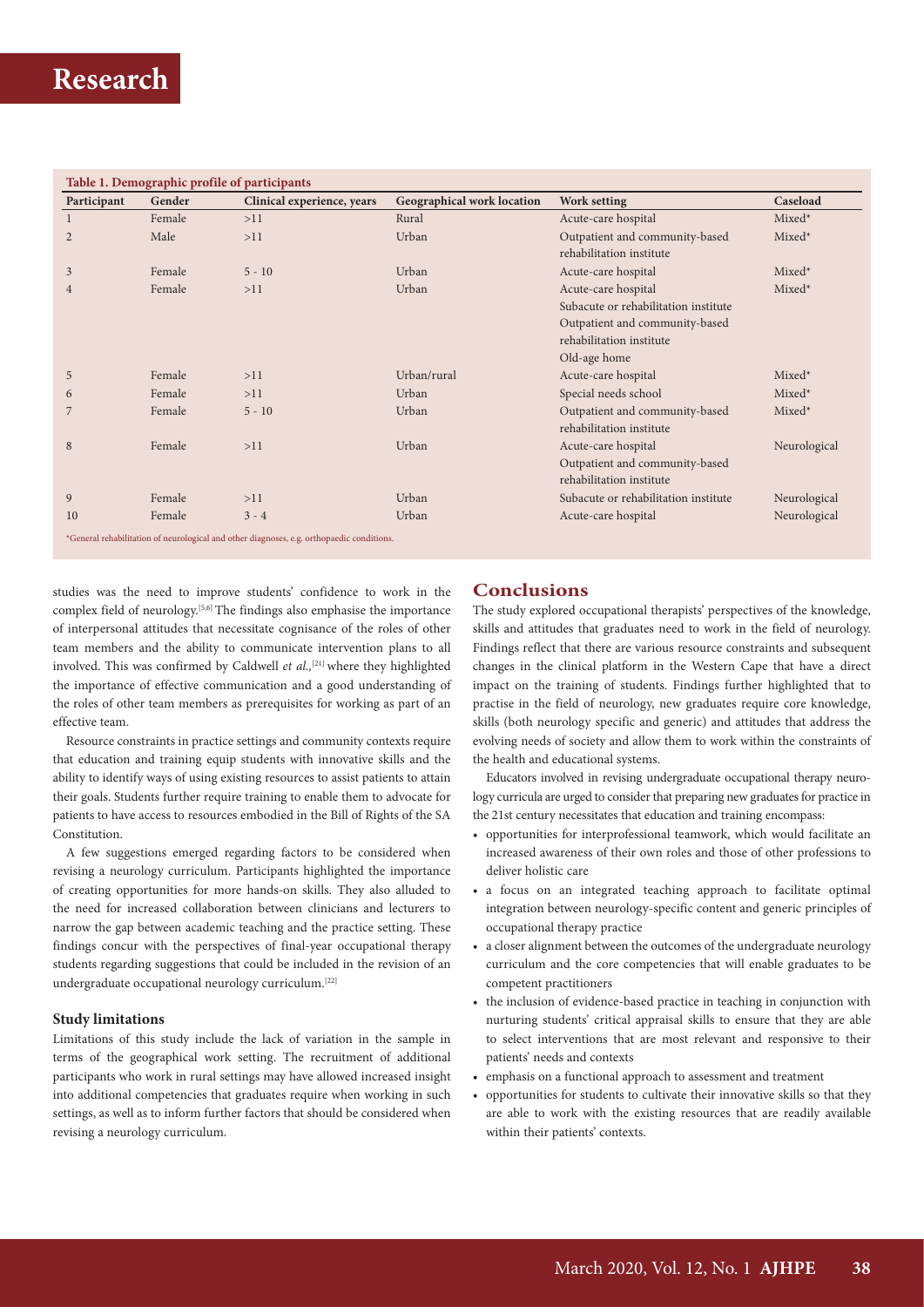# **Research**

#### **Table 2. Themes: Foundation knowledge and skills, intra- and interpersonal attitudes, suggestions to consider when revising a neurology curriculum and resource constraints**

| curriculum and resource constraints<br><b>Theme</b>                     |                                                                                                                                                                                                                                                                  | Quotation                                                                                                                                                                                                                                                                                                                                                                                                                                                                                                                                                                                                                                                                                                                                                                                                                                                                                                                                                                                                                                                                                                                                                                                                                                         |
|-------------------------------------------------------------------------|------------------------------------------------------------------------------------------------------------------------------------------------------------------------------------------------------------------------------------------------------------------|---------------------------------------------------------------------------------------------------------------------------------------------------------------------------------------------------------------------------------------------------------------------------------------------------------------------------------------------------------------------------------------------------------------------------------------------------------------------------------------------------------------------------------------------------------------------------------------------------------------------------------------------------------------------------------------------------------------------------------------------------------------------------------------------------------------------------------------------------------------------------------------------------------------------------------------------------------------------------------------------------------------------------------------------------------------------------------------------------------------------------------------------------------------------------------------------------------------------------------------------------|
| Foundation knowledge and skills                                         | Category<br>Foundational generic knowledge                                                                                                                                                                                                                       | ' so long as they have a good knowledge of how hemiplegia                                                                                                                                                                                                                                                                                                                                                                                                                                                                                                                                                                                                                                                                                                                                                                                                                                                                                                                                                                                                                                                                                                                                                                                         |
| This encompasses the core generic                                       | Participants shared the opinion that                                                                                                                                                                                                                             | presents  then they should also have an understanding of what is                                                                                                                                                                                                                                                                                                                                                                                                                                                                                                                                                                                                                                                                                                                                                                                                                                                                                                                                                                                                                                                                                                                                                                                  |
| knowledge of neuroanatomy,                                              | core generic knowledge is important for                                                                                                                                                                                                                          | muscular dystrophy, what is multiple sclerosis, Parkinson's disease,                                                                                                                                                                                                                                                                                                                                                                                                                                                                                                                                                                                                                                                                                                                                                                                                                                                                                                                                                                                                                                                                                                                                                                              |
| physiology and pathology, including                                     | newly qualified therapists to have a good                                                                                                                                                                                                                        | Guillain-Barré  one really needs to have a good understanding of                                                                                                                                                                                                                                                                                                                                                                                                                                                                                                                                                                                                                                                                                                                                                                                                                                                                                                                                                                                                                                                                                                                                                                                  |
| core knowledge pertaining to                                            | understanding of neurological conditions in                                                                                                                                                                                                                      | the symptoms  a good knowledge of the pathology and how that                                                                                                                                                                                                                                                                                                                                                                                                                                                                                                                                                                                                                                                                                                                                                                                                                                                                                                                                                                                                                                                                                                                                                                                      |
| occupational therapy-specific                                           | terms of the clinical picture, aetiology and                                                                                                                                                                                                                     | leads to the type of picture that the client presents.' (Participant 9)                                                                                                                                                                                                                                                                                                                                                                                                                                                                                                                                                                                                                                                                                                                                                                                                                                                                                                                                                                                                                                                                                                                                                                           |
| neurological assessment and                                             | prognostic factors                                                                                                                                                                                                                                               |                                                                                                                                                                                                                                                                                                                                                                                                                                                                                                                                                                                                                                                                                                                                                                                                                                                                                                                                                                                                                                                                                                                                                                                                                                                   |
| treatment                                                               | Neurological assessment<br>The scope of the neurological assessment<br>should cover a broad spectrum, ranging over<br>assessing and interpreting components of the<br>postural response mechanisms, cognition,<br>perception, standardised testing and functions | 'The core skills that they should have  is a good grasp of assessment,<br>and I'm talking of neurological assessments and physical assessments<br>also cognitive assessments  and psychological  I would say<br>social assessment of their circumstances  ' (Participant 9)<br>' some input on home visits, assessment in the home, assessment<br>of ergonomics, assessment of your  type of assistive devices  '<br>(Participant 2)                                                                                                                                                                                                                                                                                                                                                                                                                                                                                                                                                                                                                                                                                                                                                                                                              |
|                                                                         |                                                                                                                                                                                                                                                                  | 'It doesn't help that you can test but not understand the                                                                                                                                                                                                                                                                                                                                                                                                                                                                                                                                                                                                                                                                                                                                                                                                                                                                                                                                                                                                                                                                                                                                                                                         |
|                                                                         |                                                                                                                                                                                                                                                                  | interpretation of what you have  because you must know what to                                                                                                                                                                                                                                                                                                                                                                                                                                                                                                                                                                                                                                                                                                                                                                                                                                                                                                                                                                                                                                                                                                                                                                                    |
|                                                                         |                                                                                                                                                                                                                                                                  | do with the information.' (Participant 5)                                                                                                                                                                                                                                                                                                                                                                                                                                                                                                                                                                                                                                                                                                                                                                                                                                                                                                                                                                                                                                                                                                                                                                                                         |
|                                                                         | Neurological treatment<br>Treatment includes knowledge and skills<br>of therapeutic modalities, activity analysis,<br>applying a functional approach, selecting<br>appropriate assistive devices and educating<br>patients and their carers                      | 'So you learn about weight bearing and tapping and all of those<br>things  you get the words and maybe the definition and you get<br>shown how to do it on a healthy person, but, it doesn't necessarily<br>mean that the student then has the ability to decide what of this is<br>important for the specific patient  that's why I think knowledge is<br>not necessarily the problem, but the application is.' (Participant 1)<br>'So they get so much into the preparation and NDT<br>[neurodevelopmental treatment] and stuff, which they don't actually<br>translate into functional activity. When I'm talking about functional<br>activity, I'm not talking about something the student or the OT<br>[occupational therapist] thinks will be nice. It's what the client<br>believes in and finds meaning for and what is relevant specific to<br>them.' (Participant 9)<br>'Activity analysis  and good observational skills, the students take<br>an activity and think it's a nice activity, but this isn't correct thinking<br>because they need to look at what the child's functional problem<br>is, what you want to improve. Then you have to go and look for an<br>activity that contains those components or whatever you want to |
|                                                                         |                                                                                                                                                                                                                                                                  | enhance.' (Participant 6)                                                                                                                                                                                                                                                                                                                                                                                                                                                                                                                                                                                                                                                                                                                                                                                                                                                                                                                                                                                                                                                                                                                                                                                                                         |
| Intra- and interpersonal attitudes<br>This alludes to the importance    | Personal attitudes<br>Several attitudes were indicated as important                                                                                                                                                                                              | 'Attitudes, one has to be honest with people as well, it's not always<br>easy to deal with people who are unrealistic about their expectations                                                                                                                                                                                                                                                                                                                                                                                                                                                                                                                                                                                                                                                                                                                                                                                                                                                                                                                                                                                                                                                                                                    |
| of personal and interpersonal                                           | for working in the diverse field of neurology,                                                                                                                                                                                                                   | and their recovery so you have to be willing to make time to help                                                                                                                                                                                                                                                                                                                                                                                                                                                                                                                                                                                                                                                                                                                                                                                                                                                                                                                                                                                                                                                                                                                                                                                 |
| characteristics that are necessary to<br>work in the field of neurology | i.e. honesty, compassion, empathy, confidence<br>and being non-judgemental                                                                                                                                                                                       | people go through that process of gaining insight, accepting the<br>disability, accepting the loss and the change.' (Participant 2)<br>'You mustn't be scared to touch a patient  you must just have a bit<br>of self-confidence that you have already felt it  ' (Participant 7)                                                                                                                                                                                                                                                                                                                                                                                                                                                                                                                                                                                                                                                                                                                                                                                                                                                                                                                                                                 |
|                                                                         | Interpersonal attitudes                                                                                                                                                                                                                                          | ' it's almost I would say 85% of the time you have both people; the                                                                                                                                                                                                                                                                                                                                                                                                                                                                                                                                                                                                                                                                                                                                                                                                                                                                                                                                                                                                                                                                                                                                                                               |
|                                                                         | These should be fostered during education                                                                                                                                                                                                                        | carer and the patient  and not to maybe forget about the carer -                                                                                                                                                                                                                                                                                                                                                                                                                                                                                                                                                                                                                                                                                                                                                                                                                                                                                                                                                                                                                                                                                                                                                                                  |
|                                                                         | and training to equip graduates to work with                                                                                                                                                                                                                     | treat the carer as well. So be mindful who is around this individual.'                                                                                                                                                                                                                                                                                                                                                                                                                                                                                                                                                                                                                                                                                                                                                                                                                                                                                                                                                                                                                                                                                                                                                                            |
|                                                                         | other team members and patients, their family                                                                                                                                                                                                                    | (Participant 8)                                                                                                                                                                                                                                                                                                                                                                                                                                                                                                                                                                                                                                                                                                                                                                                                                                                                                                                                                                                                                                                                                                                                                                                                                                   |
|                                                                         | and/or carers, including the ability to build<br>good interpersonal relationships, be adaptable                                                                                                                                                                  | 'I think there has to be a clear understanding of all the different<br>disciplines' roles to be able to work in a team. (Participant 2)                                                                                                                                                                                                                                                                                                                                                                                                                                                                                                                                                                                                                                                                                                                                                                                                                                                                                                                                                                                                                                                                                                           |
|                                                                         | when working with different personality types,                                                                                                                                                                                                                   |                                                                                                                                                                                                                                                                                                                                                                                                                                                                                                                                                                                                                                                                                                                                                                                                                                                                                                                                                                                                                                                                                                                                                                                                                                                   |
|                                                                         | different developmental stages and different                                                                                                                                                                                                                     |                                                                                                                                                                                                                                                                                                                                                                                                                                                                                                                                                                                                                                                                                                                                                                                                                                                                                                                                                                                                                                                                                                                                                                                                                                                   |

levels of education